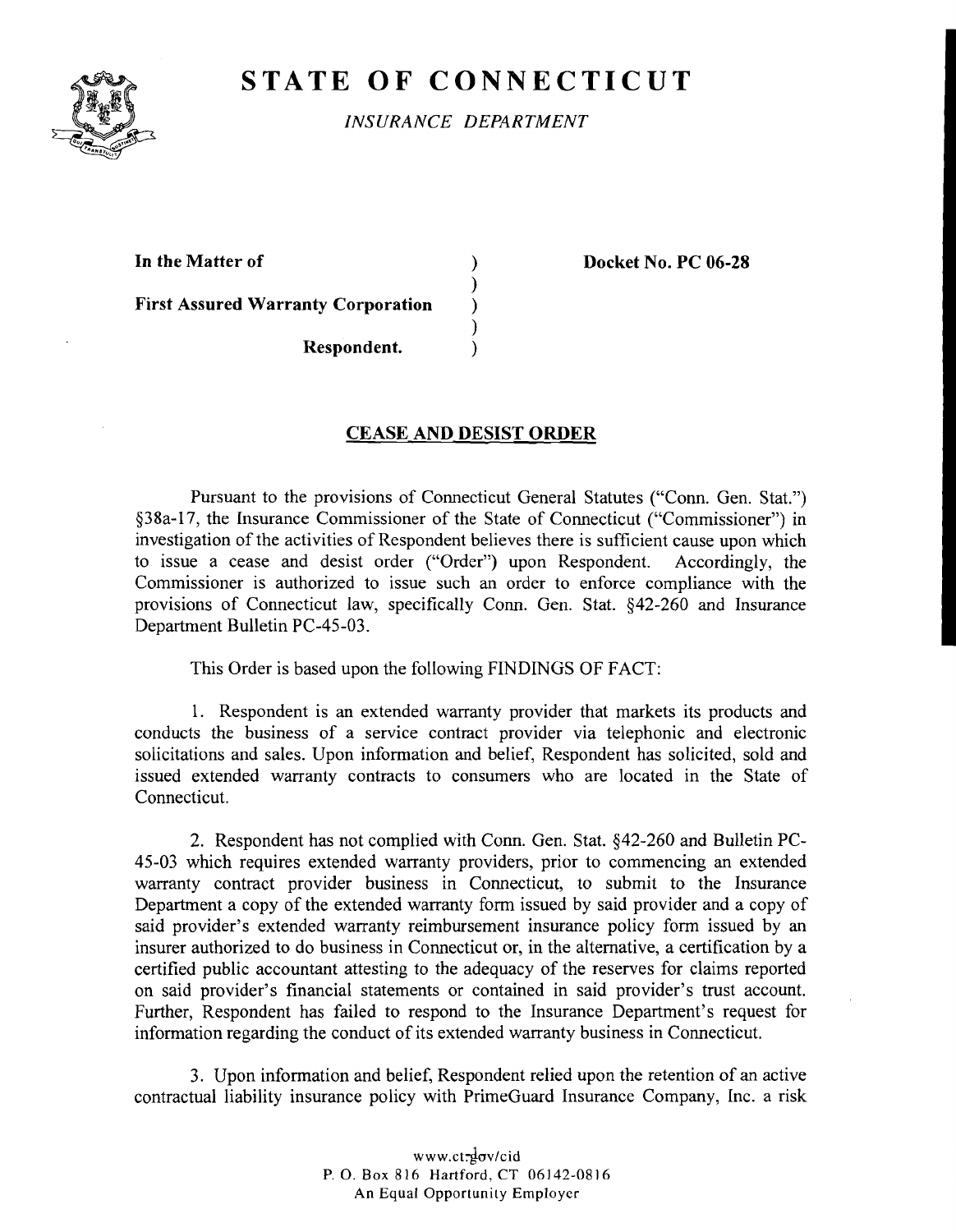retention group ("PrimeGuard"). Pursuant to the Order of Liquidation issued in Special Proceeding No. 05-1-0443 on December 19,2005 in the Circuit Court of the First Circuit, State of Hawaii ("Liquidation Order"), PrimeGuard has been declared insolvent and its business ordered to be liquidated.

4. Liquidation Order at paragraph 11 states:

"11. Pursuant to Hawaii Revised Statutes §431:15-105, the following injunctions and restraining orders are entered and the Liquidator may seek further injunctions, restraining orders and orders as necessary and proper under the Hawaii Insurers Supervision, Rehabilitation and Liquidation Act, Chapter 431 Article 15, Haw. Rev. Stat. (the "Act"). Applications of these injunctions includes, but is not limited to, all persons identified in Paragraph 9 of this Liquidation Order.

a. PrimeGuard is enjoined and restrained from the transaction of further business. PrimeGuard may not insure any warranties issued by First Assured, 1 SourceAutoWarranty.com, Inc. or any other warranty company dated after the entry of this Liquidation Order. First Assured, 1 Source and any other warranty company are hereby enjoined from issuing any warranties that identify PrimeGuard as an insurer of such warranties. To the extent any such warranties are issued after the date of this Liquidation Order, to the extent those warranties identify PrimeGuard as an insurer, those warranties are void and unenforceable as to PrimeGuard."

5. Pursuant to the Liquidation Order on PrimeGuard, Respondent shall not rely upon the contractual liability insurance policy issued by PrimeGuard to fulfill the financial responsibility requirements mandated by Conn. Gen. Stat. \$42-260.

THEREFORE, BASED UPON THE FOREGOING, the Commissioner believes there is sufficient cause to conclude that Respondent does not comply with the requirements of Conn. Gen. Stat. \$42-260 for financial responsibility and Respondent has not undertaken to file all necessary documents with the Department in order to conduct the business of an extended warranty contract provider in the State of Connecticut.

IT IS THEREFORE HEREBY ORDERED by the Commissioner that:

a. Respondent shall IMMEDIATELY CEASE AND DESIST from conducting the business of an extended warranty contract provider as described in Conn. Gen. Stat. \$42-260.

b. Respondent is prohibited from soliciting, selling or issuing any extended warranty contract that is purportedly insured by PrimeGuard.

c. Respondent is hereby notified that the Commissioner reserves all rights to investigate the individual actions of principals, officers, and agents of Respondent and its related entities and seek any additional remedies available under the law.